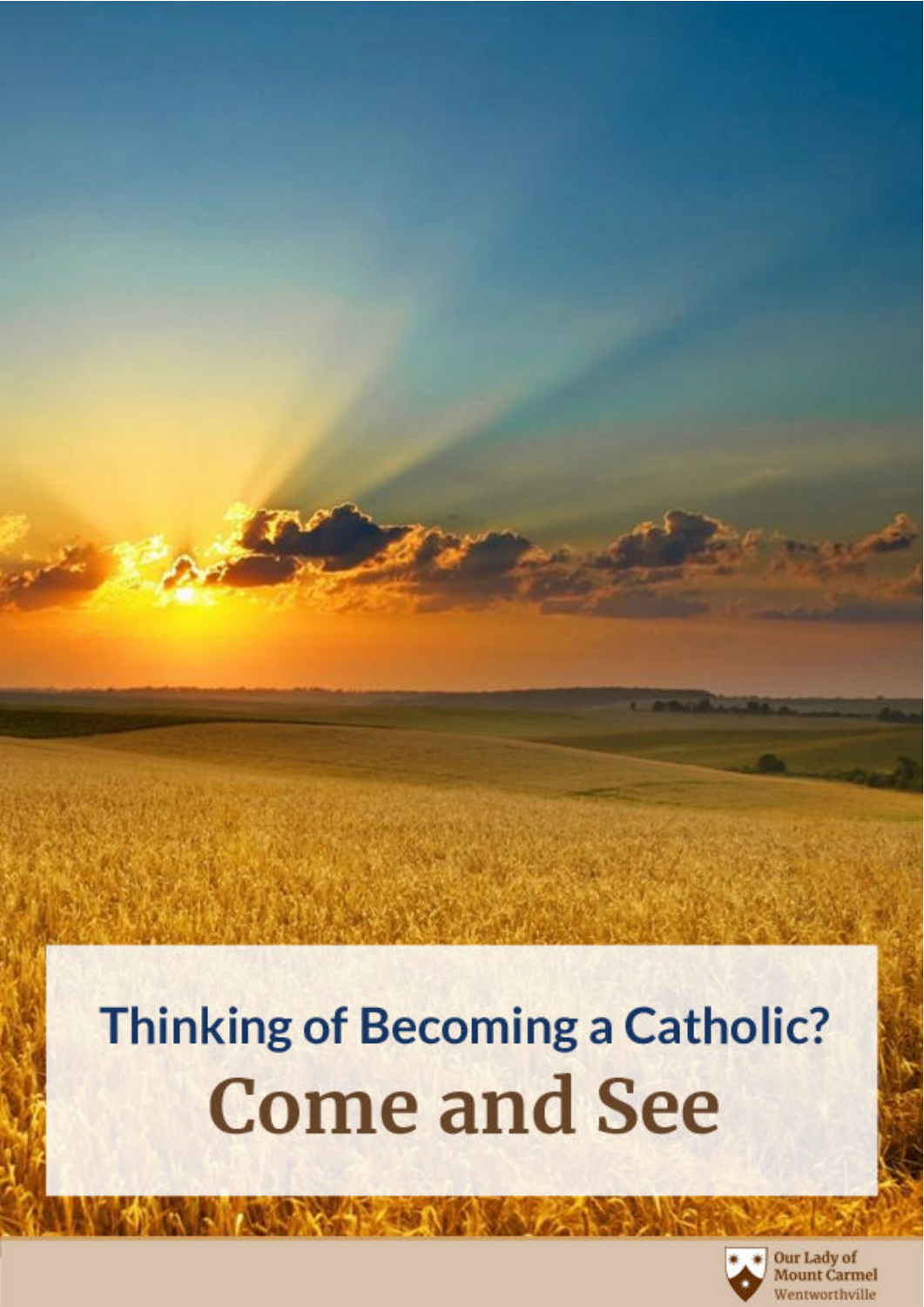

## What kind of person becomes a Catholic?

Anyone who has been touched or called by God.

You may be the partner of a Catholic person, or a Catholic parent wanting to baptise their child, you may be curious about the Catholic faith, or you may simply have questions about what would be involved. For whichever reason, you are invited to enquire about continuing your faith journey.

#### What would be involved?

The answer to this question would depend on the person/s involved;

- Baptisms for children younger than 12 years old are celebrated on the weekend. Parents/carers are required to attend one or two Information Evenings.
- Baptisms for teens and adults are celebrated during Easter. Formation sessions within a group are organised at a time that is convenient to you.

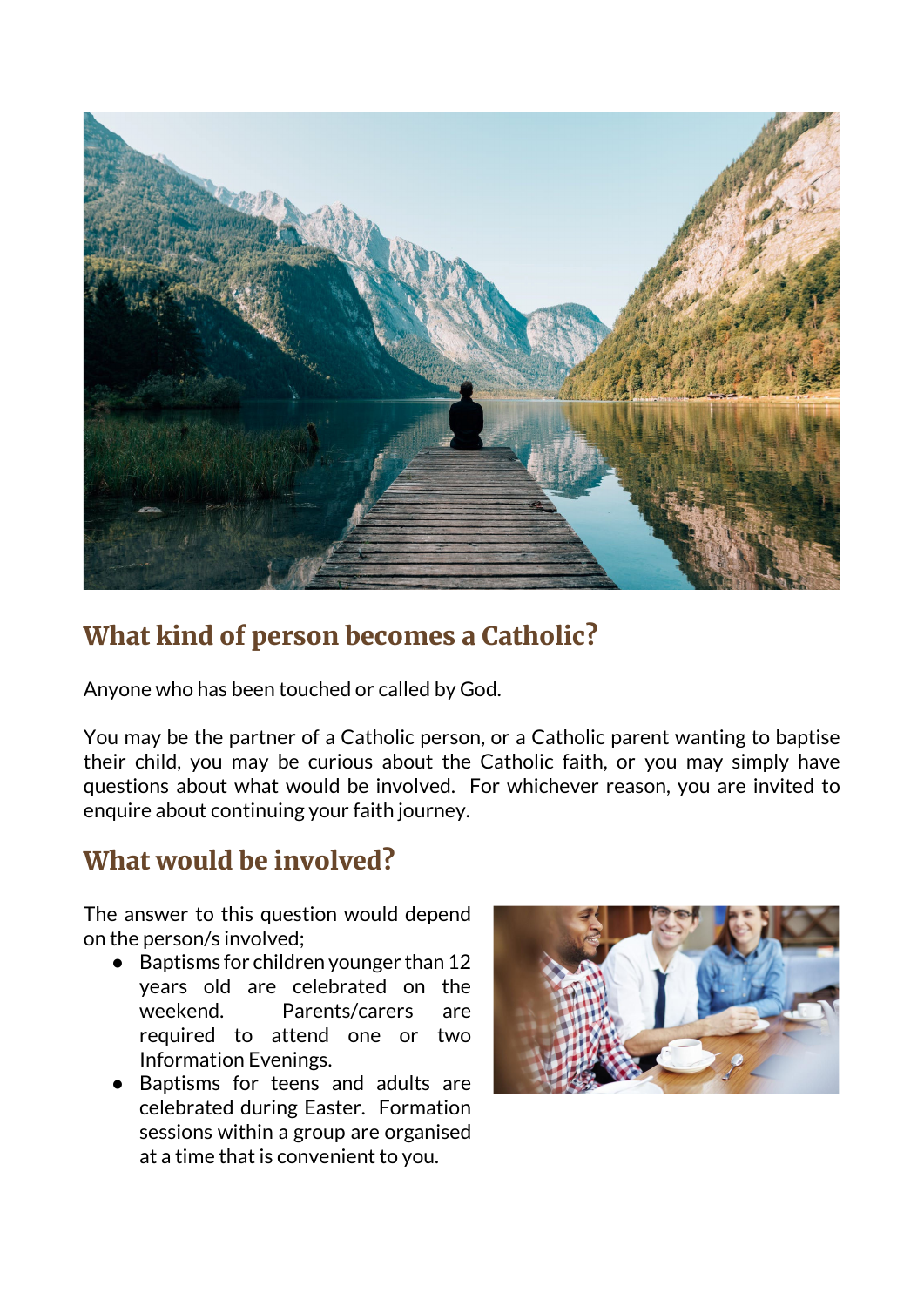#### What do we do?

The formation sessions for baptising children are very simple. All material is provided and the baptism rite is discussed in a simple, friendly manner.

The formation session for baptising teens and adults takes place over a longer period of time – depending on your availability and interest. Groups are organised with the Rite of Christian Initiation for Adults (RCIA) Team, where we explore your questions and concerns regarding the Catholic faith.

#### What is the RCIA?

The RCIA stands for Rite of Christian Initiation of Adults and it's the process used to initiate people into the Catholic faith. Groups meet at a time that is convenient for you. We read and discuss the Gospel of the week, we pray together, share our experiences, examine our understanding of our faith and observe celebrations associated with our faith journey.



## But I'm not ready to commit yet! What do I do?

Then the RCIA is the right place for you to start. You don't have to commit to anything until you've decided. And we support whichever decision you make.

Just *Come and See.*

## I'm already baptised, how do I complete my initiation?

Perhaps you've already been baptised in a Christian church (Anglican, Lutheran, Presbyterian, etc) and you would like to become a Catholic. Maybe you were baptised in a Catholic church, but haven't celebrated either your Confirmation and/or first Holy Communion. Regardless of where you are in your faith, you are invited to enquire about continuing your journey.

## Is there a cut-off date for enquiries?

No. Our parish offers a year-round process. When you're ready to inquire, we'll be ready to help you.